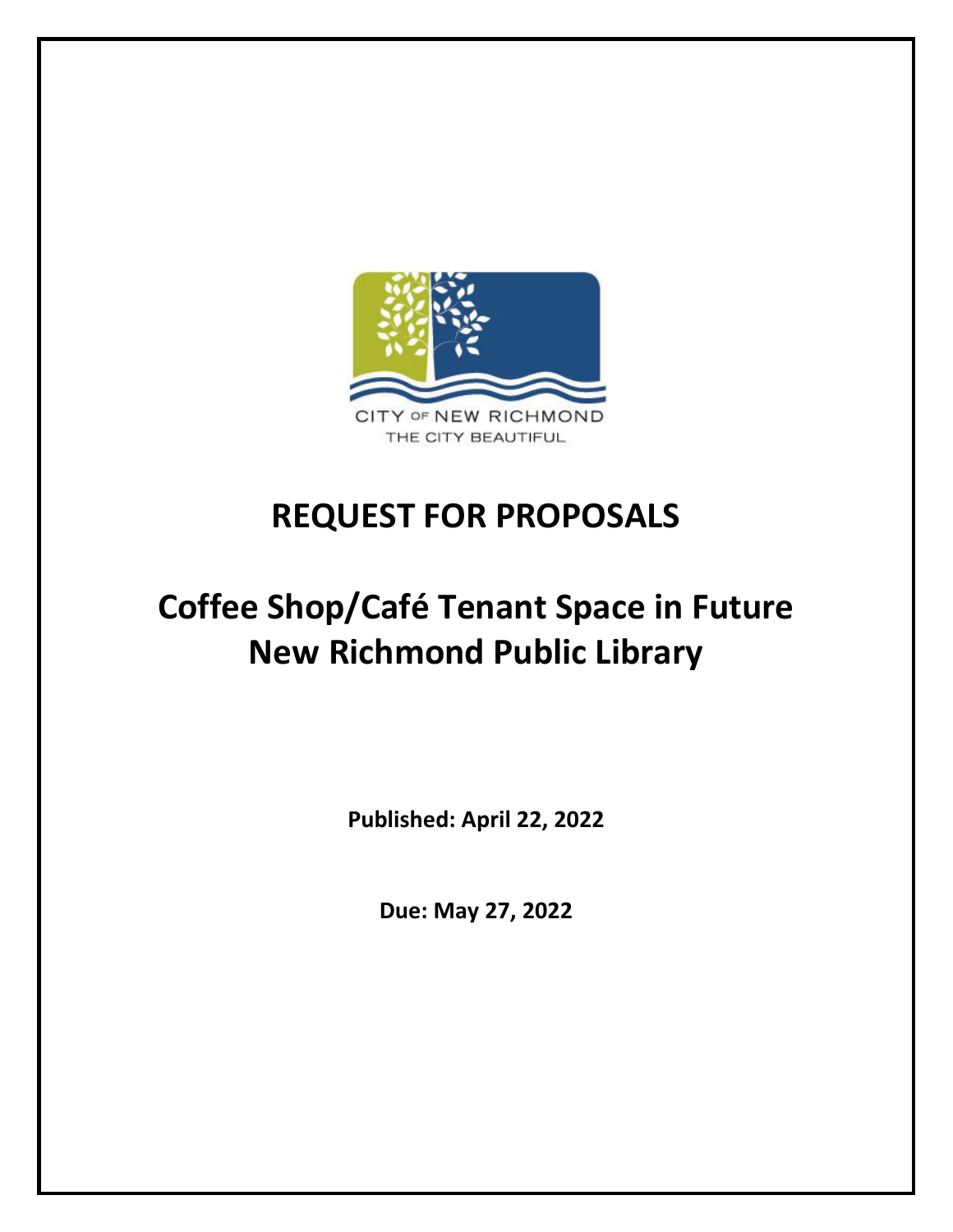### **REQUEST FOR PROPOSALS**

The City of New Richmond is soliciting proposals for the operation of a coffee shop/café space in the future mixed-use New Richmond Public Library, which will be constructed at 421 S Green Avenue, New Richmond, WI 54017. The business would operate in the Library under a lease agreement with the City of New Richmond.

#### **BACKGROUND**

The City is seeking a local business, or a collaboration between multiple local businesses, to enter into a lease with the City to offer food and/or beverage services in the New Richmond Public Library.

The goal of the coffee shop/café space within this busy facility is to create a welcoming, multi-use environment that encourages library use including beverages and food for people to enjoy while holding meetings, using Wi-Fi, getting together for collaborative projects, studying, visiting for programs, attending social gatherings, or coming for books and other resources. We expect the Library will be a vibrant and active gathering place with considerable foot traffic throughout the day. Historically, the Library has averaged over 400 visitors per day, and it is likely that the larger modern facility will attract significantly more visitors and be able to accommodate many new programs and events with larger audiences. The City seeks a long-term relationship with a tenant who seeks to be a welcoming part of our community fabric.

The current hours of the Friday Memorial Library are 9 a.m. to 8 p.m. Monday through Thursday, 9 a.m. to 6 p.m. on Fridays, and 9 a.m. to 3 p.m. on Saturdays. However, due to the proposed layout of the new Library, the coffee shop/café may have different hours of operation than the Library, such as early morning hours before the Library opens. The leasable tenant space is anticipated to be 1,200 square feet with nearby access to public restrooms and outdoor patio or green space for seating and events.

#### **TENTATIVE TIMELINE**

The City of New Richmond and private partner, Three Sixty Real Estate Solutions, have been working together for several months on a plan for a mixed-use public library. The construction timeline for the project is subject to change, but the team is working towards a groundbreaking in the fall of 2022 with occupancy in the new building occurring in late 2023.

| <b>RFP Published</b> | April 22, 2022      |
|----------------------|---------------------|
| Proposal Deadline    | May 27, 2022        |
| Selection            | June 28, 2022       |
| Groundbreaking       | <b>Fall of 2022</b> |
| Occupancy            | <b>Fall of 2023</b> |



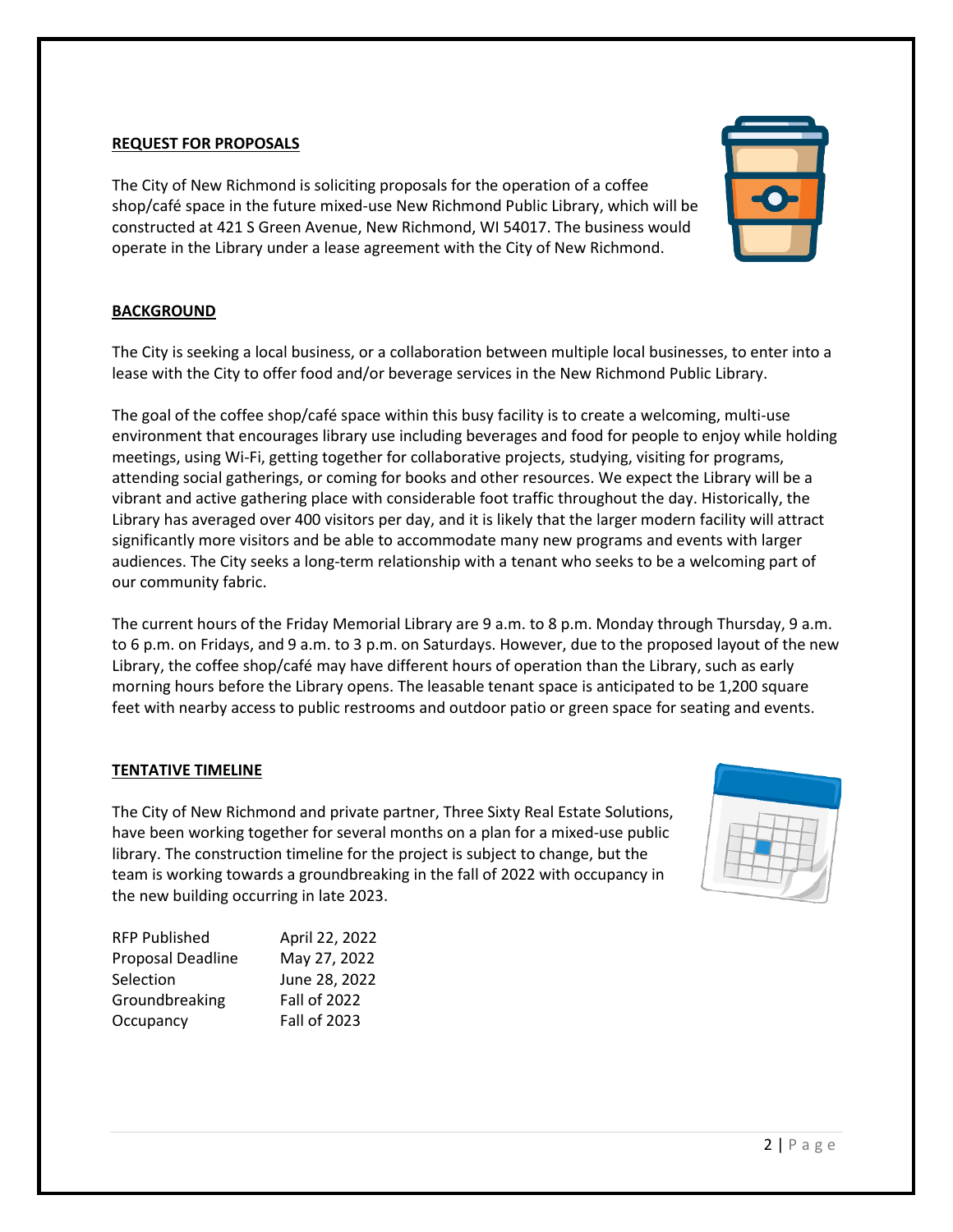# **CONTENT OF PROPOSAL**

Proposals shall be no longer than eight (8) pages in length and must include, but need not be limited to the following information:

- 1. Statement detailing experience in the food and beverage industry
- 2. Statement of how you see the relationship between the coffee shop/café and mixed-use Library being mutually beneficial
- 3. Description of proposed menu and estimated price range; the City is open to a variety of food and beverage options
- 4. Description of possible partnerships with other local businesses and/or organizations
- 5. Preliminary anticipated hours of operation
- 6. Preliminary description and cost estimate (ballpark) of tenant improvements and fixtures, furniture, and equipment to successfully operate the space, along with any proposed cost share
- 7. Proposed rental fee the City has interest and willingness in considering multiple terms in lieu of a flat rental fee, such as a percentage of profits
- 8. Preferred lease length the City is open to considering mutually agreeable and beneficial terms
- 9. Two business references including names, phone numbers, and email addresses

# **SELECTION CRITERIA**

The Library Building Project Steering Committee will review the proposals received using the following criteria (in no particular order):

- Compatibility with the Library and its operations
- Successful experience in the food and beverage industry
- Partnerships with local small businesses and organizations
- Proposed rental fee and terms of lease (Note: Price may not be the sole deciding factor)
- Menu options and pricing
- Environmentally friendly practices